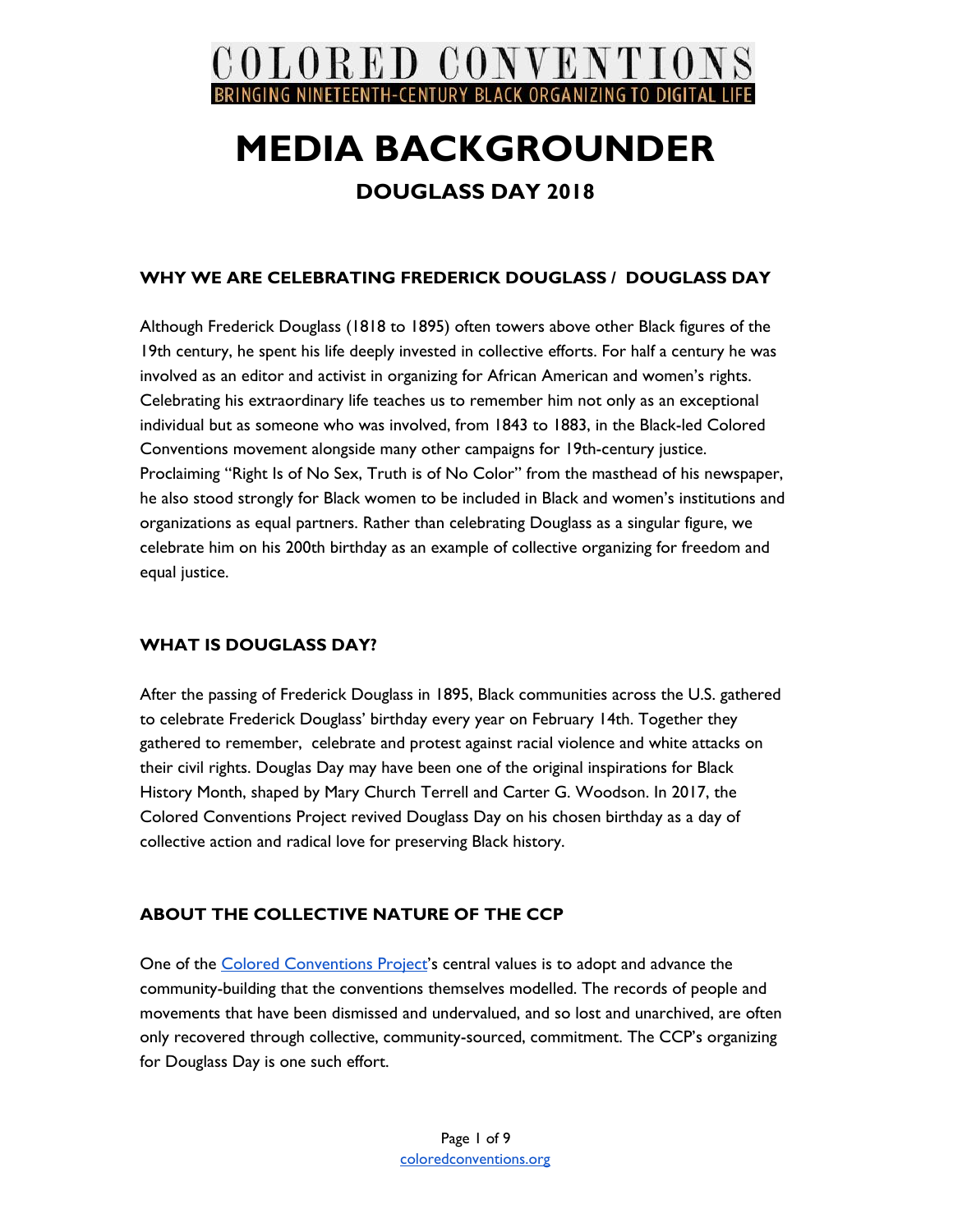

### **DOUGLASS DAY 2018**

### **WHAT IS THE COLORED CONVENTIONS MOVEMENT?**

The Colored Conventions Movement began in 1830 and continued through the end of the century. It laid the foundation for "early" civil rights efforts such as Equal Rights Leagues and Councils and the NAACP. The Colored Conventions movement spawned and supported early Black newspapers and universities such as **[Talladega](http://talladega.brinkster.net/joomla25/index.php) College and [Florida](http://www.famu.edu/) A&M** [University](http://www.famu.edu/). Participants gathered in multi-day conventions where they fought for educational, labor and legal rights for decades. Delegates included a veritable who's who of 19th-century Black activism. Black writers, religious leaders, editors, entrepreneurs and educators came together not only to end white mob and state violence but to build Black institutions and communities. Tens of thousands participated in the hundreds of meetings they held in almost every state in the growing United States and throughout North America.

## **National Museum of African American History and Culture Freedmen's Bureau Records**

This site gives an overview of the story of the Freedmen's Bureau, complete with digital reproductions of original photographs and illustrations from the era. It also tells the story about the origin of the Freedmen's Bureau Paper transcription project at the Smithsonian, and how to use the archive online. Links to NMAAHC's exhibitions based on Bureau Records are available here.

<https://nmaahc.si.edu/explore/initiatives/freedmens-bureau-records>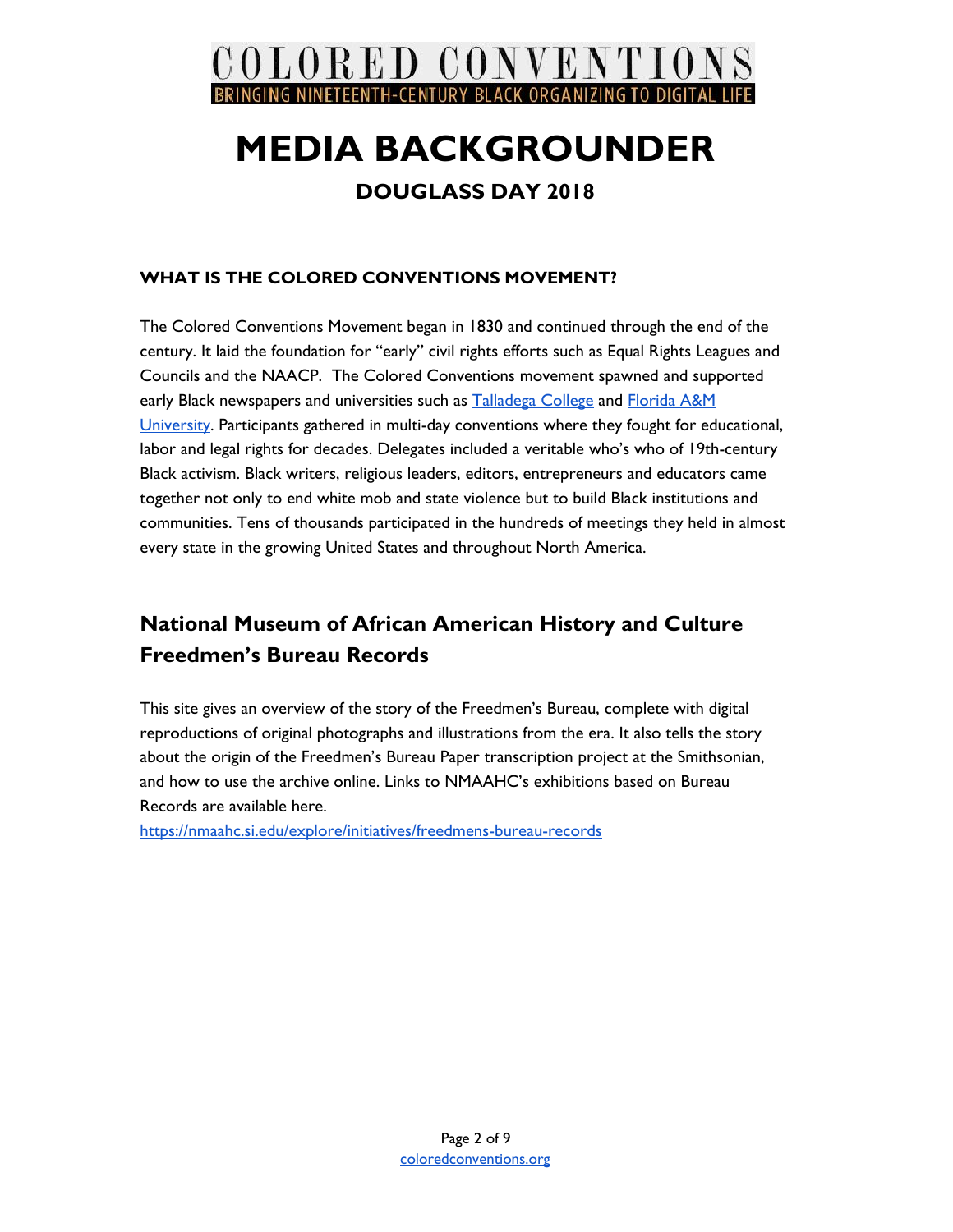

## **DOUGLASS DAY 2018**

## **The Smithsonian Transcription Center Freedmen's Bureau Papers**

This site offers procedural and technical answers to the following key questions about the archive and the public engagement in document transcription and review.

- What are the Freedmen's Bureau Papers?
- How does the volun-peer transcription and review process work?
- Why does the Smithsonian ask for volun-peer engagement in the effort to get the archive transcribed for public searchability?
- Where are the papers housed in physical form and where can one find them online?

[https://transcription.si.edu/instructions-freedmens-bureau](https://transcription.si.edu/instructions-freedmens-bureau#freedmens)

## **Quick Facts: the Frederick Douglass Day Transcribe-a-thon**

- Colored Conventions Project launched its inaugural Douglass Day transcribe-a-thon in 2017.
- The first year 250 people participated across nine national locations from Rhode Island to Chicago to Baltimore.
- In 2018, more than 60 groups have volunteered to host including universities, student groups, public libraries, museums, social justice groups, public history organizations, and archival groups.
- In 2018, more than 1,600 individuals are registered to join from across the United States, Ireland, and Spain.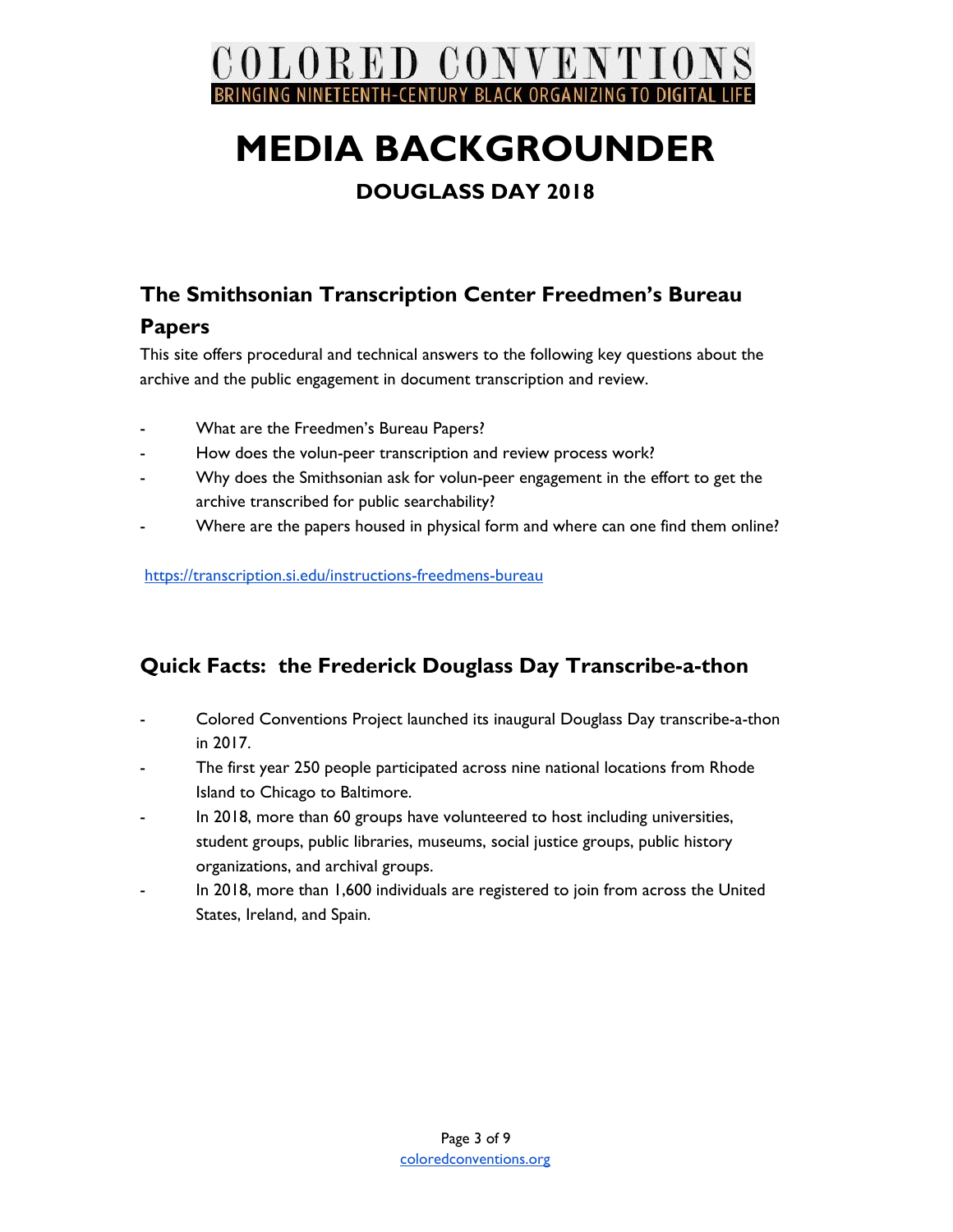

| <b>Media Liaisons for Satellite Host Sites</b> |                                                                                                                                   |                                           |                                          |                    |                    |  |  |
|------------------------------------------------|-----------------------------------------------------------------------------------------------------------------------------------|-------------------------------------------|------------------------------------------|--------------------|--------------------|--|--|
| No.                                            | Group or<br>organization                                                                                                          | <b>Media Contact</b><br><b>Person</b>     | <b>Email</b>                             | <b>City</b>        | State /<br>Country |  |  |
| L.                                             | <b>University of Georgia</b>                                                                                                      | <b>Emily McGinn and</b><br>Jean Cleveland | $mcginn@uga.edu$ and<br>jclevela@uga.edu | <b>Athens</b>      | <b>GA</b>          |  |  |
| $\mathbf{2}$                                   | <b>Social Justice CALL</b><br>(Citizenship,<br>Activism, Law and<br>Literacy                                                      | <b>Lisa Monroe</b>                        | lambanister@gmail.com                    | <b>New Haven</b>   | СT                 |  |  |
| 3                                              | Loyola Marymount<br><b>University</b>                                                                                             | <b>Elizabeth</b><br><b>Drummond</b>       | elizabeth.drummond@lmu.edu               | <b>Los Angeles</b> | CA                 |  |  |
| 4                                              | <b>Texas A&amp;M</b><br>University - San<br><b>Antonio</b>                                                                        | <b>James Finley</b>                       | james.finley@tamusa.edu                  | San Antonio        | <b>TX</b>          |  |  |
| 5                                              | <b>Trinity College</b><br>(Hartford)                                                                                              | Jason B. Jones                            | jason.jones@trincoll.edu                 | Hartford           | CТ                 |  |  |
| 6                                              | <b>Trinity University</b>                                                                                                         | <b>Claudia Stokes</b>                     | cstokes@trinity.edu                      | San Antonio        | TX.                |  |  |
| 7                                              | University of<br>Maryland, Baltimore<br>County                                                                                    | <b>Courtney Hobson</b>                    | chobson I@umbc.edu                       | <b>Baltimore</b>   | <b>MD</b>          |  |  |
| 8                                              | <b>Grinnell College</b>                                                                                                           | <b>Liz Rodrigues</b>                      | rodrigue8@grinnell.edu                   | Grinnell           | IΑ                 |  |  |
| 9                                              | <b>Bates College</b>                                                                                                              | Margaret A. Imber                         | mimber@bates.edu                         | <b>Lewiston</b>    | <b>ME</b>          |  |  |
| 10                                             | <b>Saint Michael's</b><br>College                                                                                                 | Maura D'Amore                             | mdamore@smcvt.edu                        | <b>Colchester</b>  | VТ                 |  |  |
| Ш                                              | <b>Vanderbilt University</b>                                                                                                      | <b>Nathan Dize</b>                        | nathan.dize@gmail.com                    | Nashville          | ΤN                 |  |  |
| 12                                             | <b>Vanderbilt University</b>                                                                                                      | <b>luliet</b><br>Larkin-Gilmore           | juliet.larkingilmore@gmail.com           | <b>Nashville</b>   | <b>TN</b>          |  |  |
| 13                                             | <b>Brown University</b><br>(John Nicholas Brown<br><b>Center for Public</b><br><b>Humanities and</b><br><b>Cultural Heritage)</b> | lim McGrath                               | james_mcgrath@brown.edu                  | <b>Providence</b>  | <b>RI</b>          |  |  |
| $\overline{14}$                                | <b>Florida Atlantic</b><br><b>University</b><br>Department of<br><b>English</b>                                                   | <b>RJ</b> Boutelle                        | rboutelle@fau.edu                        | <b>Boca Raton</b>  | FL.                |  |  |
| 15                                             | <b>Hobart and William</b><br><b>Smith Colleges</b>                                                                                | Alex Black                                | black@hws.edu                            | Geneva             | NY                 |  |  |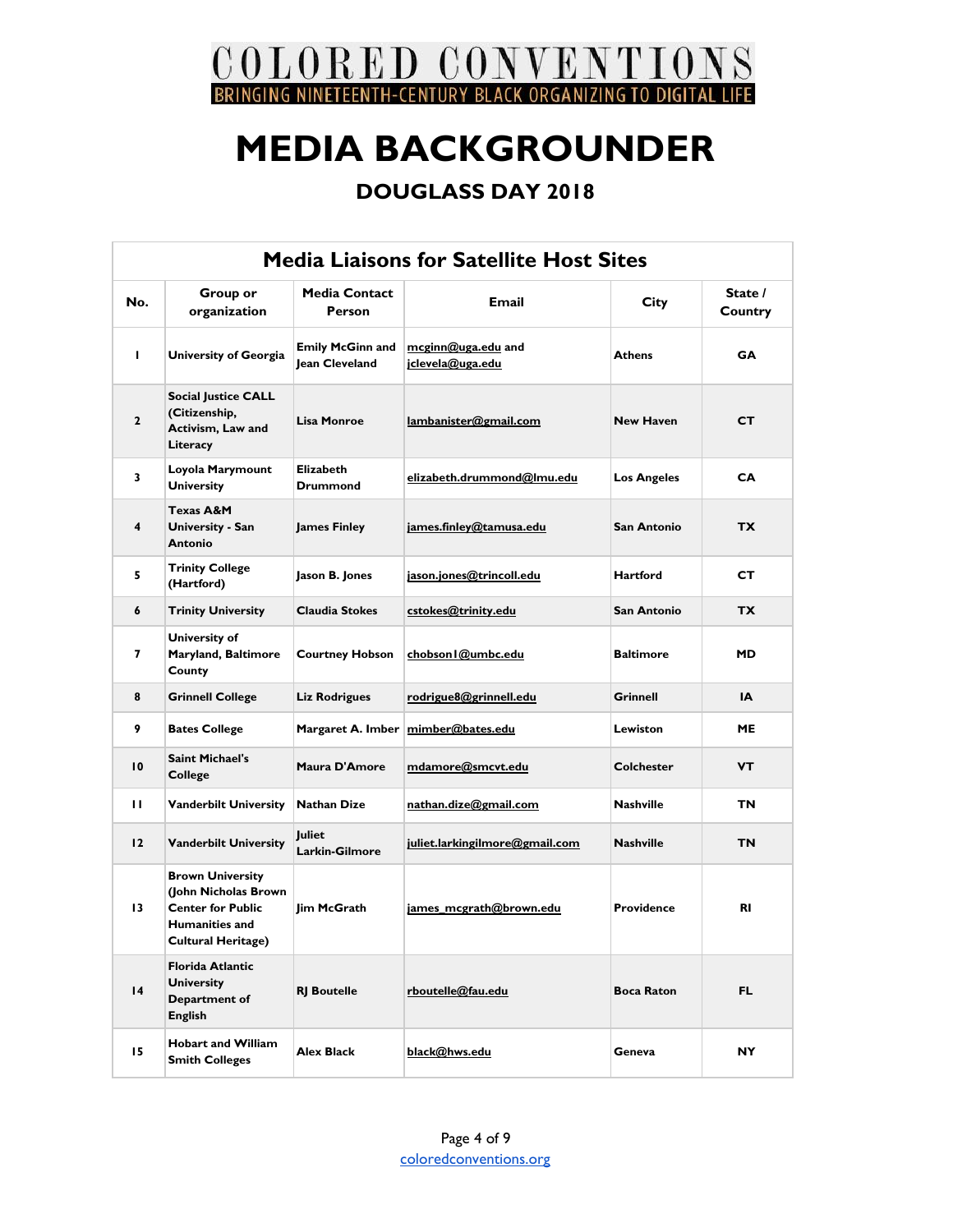

| <b>Media Liaisons for Satellite Host Sites</b> |                                                                                                      |                                                                        |                                         |                     |           |  |
|------------------------------------------------|------------------------------------------------------------------------------------------------------|------------------------------------------------------------------------|-----------------------------------------|---------------------|-----------|--|
| 16                                             | <b>Institute for Digital</b><br><b>Research in the</b><br>Humanities.<br><b>University of Kansas</b> | <b>Dhanashree</b><br><b>Thorat (Advisory</b><br>to:<br>leahnel@ku.edu) | dthorat@ku.edu                          |                     | КS        |  |
| 17                                             | University of<br>Pennslyvania                                                                        | <b>Stewart Varner</b>                                                  | svarner@upenn.edu                       | Philadelphia        | PA        |  |
| 18                                             | <b>University of</b><br><b>Tennessee Knoxville</b>                                                   | <b>Katy Chiles</b>                                                     | kchiles l@utk.edu                       | <b>Knoxville</b>    | ΤN        |  |
| 19                                             | <b>University of Miami</b>                                                                           | Paige Morgan                                                           | p.morgan@miami.edu                      | <b>Coral Gables</b> | FL.       |  |
| 20                                             | <b>West Chester Public</b><br>Library (West<br>Chester, PA)                                          | <b>Victoria Dow</b>                                                    | vdow@ccls.org                           | <b>West Chester</b> | <b>PA</b> |  |
| 21                                             | <b>Westfield State</b><br><b>University</b>                                                          | <b>Emily Todd</b>                                                      | etodd@westfield.ma.edu                  | Westfield           | MА        |  |
| 22                                             | Long Island<br><b>University - Brooklyn</b><br>Library                                               |                                                                        | Tamara Townsend tamara.townsend@liu.edu | <b>Brooklyn</b>     | <b>NY</b> |  |
| 23                                             | American<br><b>Antiquarian Society /</b><br><b>Mass Humanities</b>                                   | <b>lames David</b><br>Moran                                            | imoran@mwa.org                          | Worcester           | <b>MA</b> |  |
| 24                                             | <b>Howard University</b>                                                                             | <b>Martha Pitts</b>                                                    | martha.pitts@howard.edu                 | Washington          | DC        |  |
| 25                                             | Loyola University<br>Maryland                                                                        | Jean Lee Cole                                                          | jlcole@loyola.edu                       | <b>Baltimore</b>    | <b>MD</b> |  |
| 26                                             | <b>Nexus Digital</b><br><b>Research Co-op</b><br>(Arizona State<br>University)                       | Jacqueline<br>Wernimont                                                | Jacqueline.Wernimont@asu.edu            | Tempe               | AZ.       |  |
| 27                                             | <b>Northeastern</b><br><b>University</b>                                                             | <b>Sarah Connell</b>                                                   | sa.connell@northeastern.edu             | <b>Boston</b>       | <b>MA</b> |  |
| 28                                             | <b>Princeton University</b>                                                                          | <b>Jim Casey</b>                                                       | jccasey@princeton.edu                   | <b>Princeton</b>    | NJ        |  |
| 29                                             | University of the<br><b>Incarnate Word</b>                                                           | Prof. Amy<br>Gilmour                                                   | agilmour@uiwtx.edu                      | San Antonio         | ТX        |  |
| 30                                             | Virginia Tech<br><b>Libraries</b><br>(Athenaeum)                                                     | Christropher<br>Miller                                                 | sastra9@vt.edu                          | <b>Blacksburg</b>   | ٧Α        |  |
| 31                                             | <b>DILAC Lab (Georgia</b><br>Tech)                                                                   | <b>Brad Rittenhouse</b>                                                | bcrittenhouse@gatech.edu                | Atlanta             | GА        |  |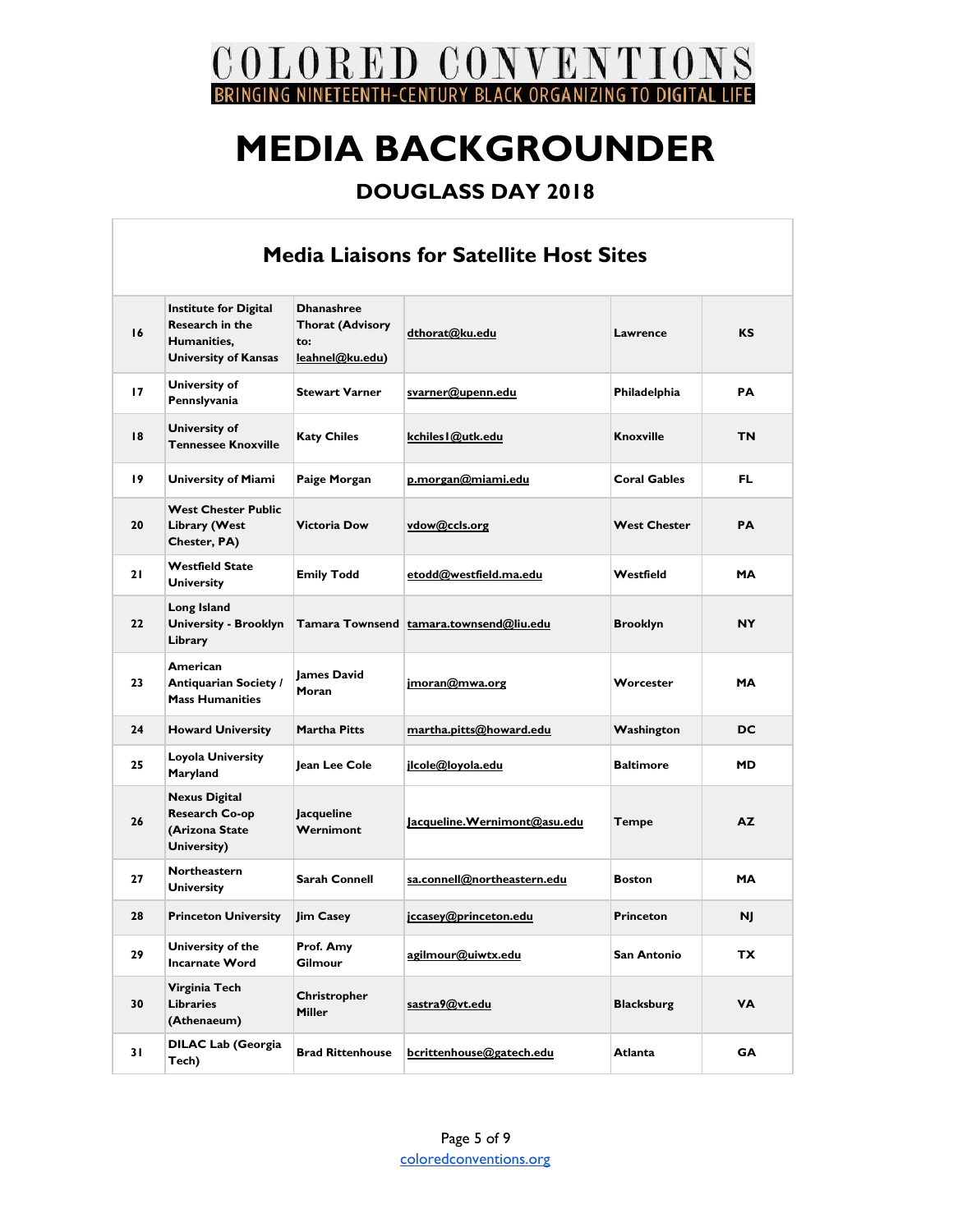

| <b>Media Liaisons for Satellite Host Sites</b> |                                                                                             |                                      |                            |                       |              |  |
|------------------------------------------------|---------------------------------------------------------------------------------------------|--------------------------------------|----------------------------|-----------------------|--------------|--|
| 32                                             | <b>University Writing</b><br>Center, East Carolina<br><b>University</b>                     | Dr. Nicole Caswell caswelln@ecu.edu  |                            | <b>Greenville</b>     | NC           |  |
| 33                                             | <b>Troy University</b><br><b>Writing Center</b>                                             | <b>Patricia Harris</b>               | pharris 151287@troy.edu    | Troy                  | <b>AL</b>    |  |
| 34                                             | <b>Sam Houston State</b><br><b>University</b>                                               | Jeffrey Littlejohn                   | littlejohn@shsu.edu        | <b>Huntsville</b>     | <b>TX</b>    |  |
| 35                                             | <b>Villanova University</b>                                                                 | <b>Karyn Hollis</b>                  | karyn.hollis@villanova.edu | <b>Villanova</b>      | PA           |  |
| 36                                             | <b>Metropolitan State</b><br><b>University of Denver</b>                                    | Elizabeth Kleinfeld                  | ekleinfe@msudenver.edu     | <b>Denver</b>         | CO           |  |
| 37                                             | <b>St. Mary's University</b>                                                                | <b>Camille Langston</b>              | clangston@stmarytx.edu     | San Antonio           | TX.          |  |
| 38                                             | Universidad Camilo<br>losé Cela                                                             | <b>Danielle Elliott</b>              | delliott@ucjc.edu          | Madrid                | <b>SPAIN</b> |  |
| 39                                             | <b>University of Puget</b><br><b>Sound Center for</b><br>Writing, Learning,<br>and Teaching | <b>Julie Christoph</b>               | jchristoph@pugetsound.edu  | <b>Tacoma</b>         | <b>WA</b>    |  |
| 40                                             | <b>Texas A&amp;M</b><br><b>University-Corpus</b><br>Christi                                 | <b>Sarah Salter</b>                  | sarah.salter@tamucc.edu    | <b>Corpus Christi</b> | <b>TX</b>    |  |
| 41                                             | <b>Marquette University</b>                                                                 | Lisa Lamson                          | lisa.lamson@marquette.edu  | <b>Milwaukee</b>      | WI           |  |
| 42                                             | Michigan<br>Technological<br><b>University Writing</b><br>Center                            | <b>Alexandra</b><br>Pippenger        | abpippen@mtu.edu           | Houghton              | ΜI           |  |
| 43                                             | <b>Kennesaw State</b><br><b>University, Writing</b><br>Center                               | <b>leanne Law</b><br><b>Bohannon</b> | jbohan I 2@kennesaw.edu    | Kennesaw              | GA           |  |
| 44                                             | <b>College of Saint</b><br><b>Benedict / Saint</b><br>John's University<br>(MN)             | Kyhl Lyndgaard                       | klyndgaard@csbsju.edu      | <b>Collegeville</b>   | <b>MN</b>    |  |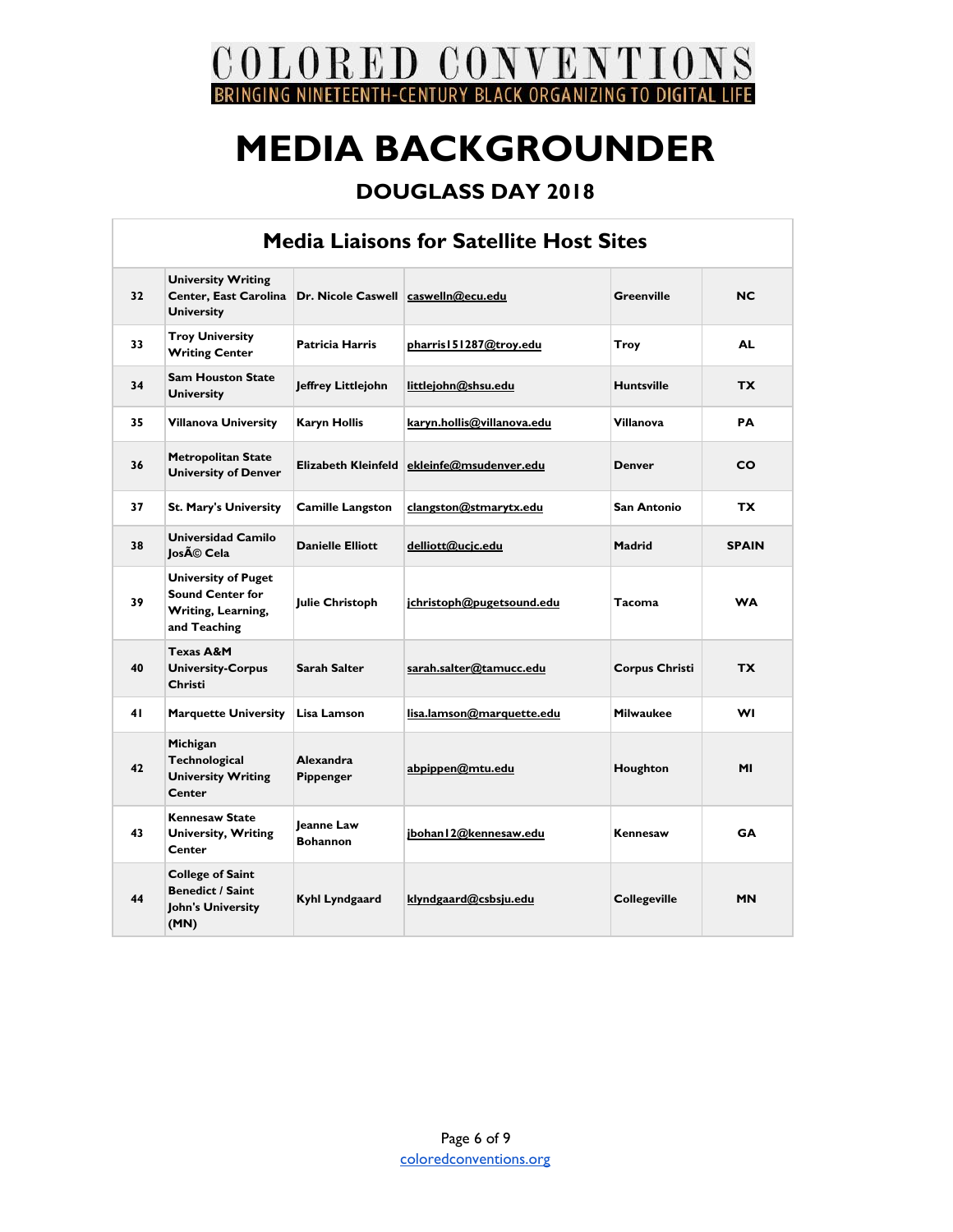

| <b>Partners' Social Media Contact Info</b> |                                                                |                               |                       |                                                                               |                                                                   |                                    |
|--------------------------------------------|----------------------------------------------------------------|-------------------------------|-----------------------|-------------------------------------------------------------------------------|-------------------------------------------------------------------|------------------------------------|
| <b>No</b>                                  | Individual / Organization                                      | Org<br><b>Goal / Activity</b> | <b>Twitter handle</b> | Facebook                                                                      | Instagram                                                         | <b>URL</b>                         |
| ı                                          | <b>Colored Conventions Project</b>                             | DH.                           | @ccp org              | https://www.facebook.<br>com/ColoredConventi<br>onsProject/                   | <b>Colored Convention</b><br>s                                    | http://coloredconventio<br>ns.org/ |
| $\overline{2}$                             | <b>NMAAHC</b>                                                  | Inst.                         | @nmaahc               | https://www.facebook.<br>com/NMAAHC/                                          | nmaahc                                                            | https://nmaahc.si.edu/             |
| 3                                          | Smithsonian Transcription Center                               | Inst.                         | @TranscribeSI         | https://www.facebook.<br>com/SmithsonianTrans<br>criptionCenter/?ref=br<br>rs | https://www.instagram<br>.com/smithsoniantrans<br>criptioncenter/ | https://transcription.si.e<br>du/  |
| $\overline{4}$                             | Kathy Chiles: The University of<br>Tennessee, Knoxville        | Uni                           | @katychiles           |                                                                               |                                                                   |                                    |
| 5                                          | English Department: University of<br>Tennessee, Knoxville      | Uni                           | @DouglassDayUTK       |                                                                               |                                                                   |                                    |
| 6                                          | Library: University of Maryland,<br><b>Baltimore County</b>    | Uni                           | @UMBCLibrary          | https://www.facebook.<br>com/aoklibrary/                                      | https://www.instagram<br>.com/umbclibrary/                        |                                    |
| $\overline{7}$                             | History: University of Maryland,<br><b>Baltimore County</b>    | Uni                           | @UMBCHistory          |                                                                               | https://www.instagram<br>.com/umbclibrary/                        |                                    |
| 8                                          | Africana: University of Maryland,<br><b>Baltimore County</b>   | Uni                           | @AFST UMBC            |                                                                               |                                                                   |                                    |
| 9                                          | Humanities: University of Maryland,<br><b>Baltimore County</b> | Uni                           | @UMBCHumanities       | https://www.facebook.<br>com/DresherCenter?r<br>$ef=hl$                       |                                                                   |                                    |
| 10                                         | University College Cork (Ireland)                              | Uni                           | @UCC                  | https://www.facebook.<br>com/universitycollegec<br>$ork$                      |                                                                   |                                    |
|                                            |                                                                |                               |                       |                                                                               |                                                                   |                                    |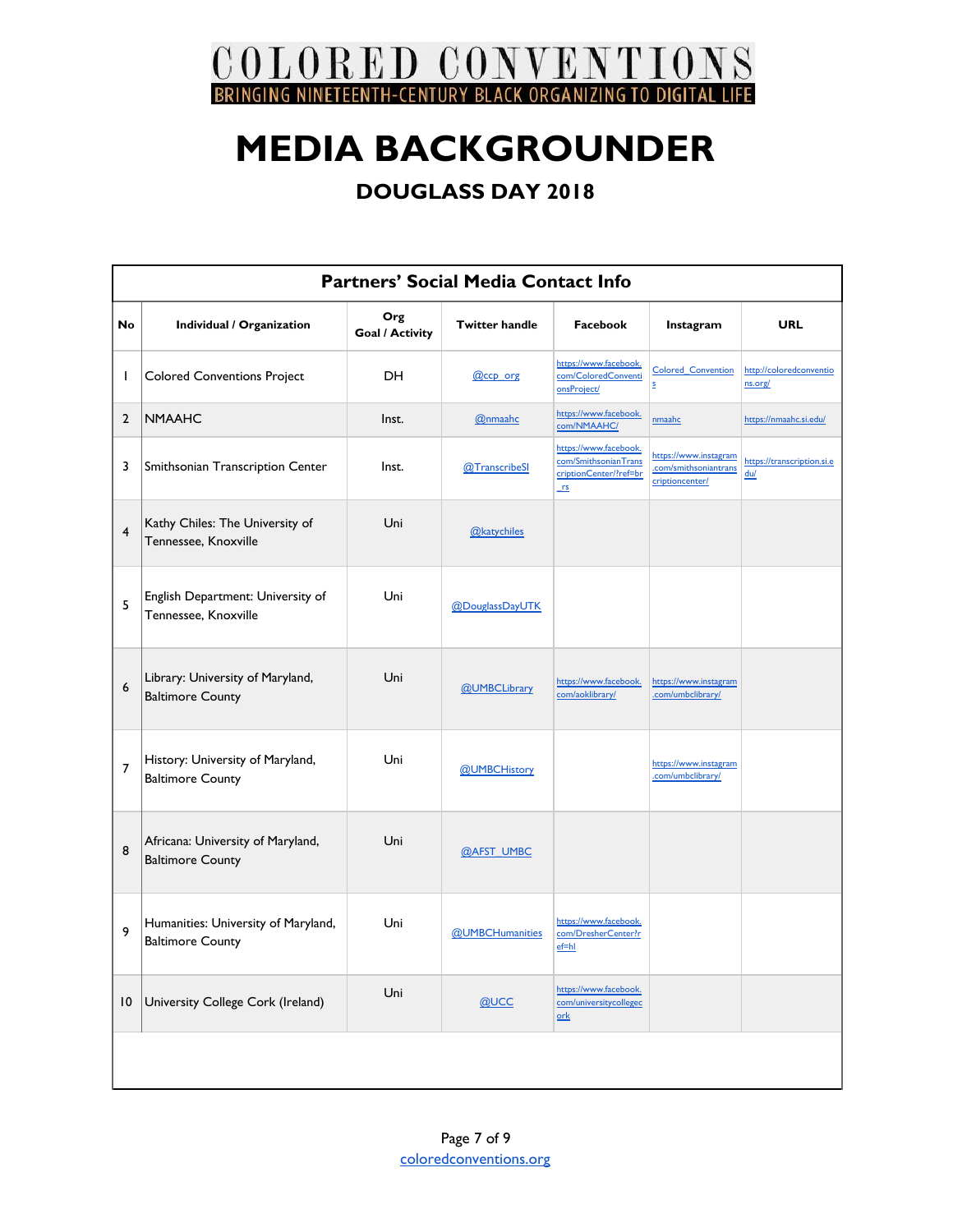

| <b>Partners' Social Media Contact Info</b> |                                                                           |                               |                         |                                               |                                                |                                                            |  |
|--------------------------------------------|---------------------------------------------------------------------------|-------------------------------|-------------------------|-----------------------------------------------|------------------------------------------------|------------------------------------------------------------|--|
| No                                         | Individual / Organization                                                 | Org<br><b>Goal / Activity</b> | <b>Twitter handle</b>   | Facebook                                      | Instagram                                      | <b>URL</b>                                                 |  |
| 12                                         | Trinity College - Education<br>Techonologies                              | Uni                           | @TrinEdTech             |                                               |                                                |                                                            |  |
| 3                                          | Humanities: University of Maryland,<br><b>Baltimore County</b>            | Uni                           | @UMBCHumanities         |                                               |                                                |                                                            |  |
| 4                                          | Vika Zafrin: (Boston University)                                          | Uni                           | @veek                   |                                               |                                                |                                                            |  |
| 15                                         | Brown University: Center for Public<br>Humanities                         | Uni                           | @publichumans           |                                               |                                                | https://www.brown.edu/<br>academics/public-humani<br>ties/ |  |
| 16                                         | Florida Atlantic University: English<br>Department                        | Uni                           | @FAUEnglish             |                                               |                                                |                                                            |  |
| 17                                         | Institute for Digital Research in the<br>Humanities: University of Kansas | Uni                           | @idrh ku                |                                               |                                                | https://goo.gl/S12a7z                                      |  |
| 18                                         | University of Pennsylvania: Price Lab                                     | Uni                           | @PennPriceLab           | https://www.facebook.<br>com/pennpricelab     | https://www.instagram<br>.com/pennpricelab/    |                                                            |  |
| 9                                          | Paige Morgan (University of Miami -<br>Librarian)                         | Uni                           | @paigecmorgan           |                                               |                                                | http://www.paigemorgan<br>.net/                            |  |
| 20                                         | University of Miami: Library                                              | Uni                           | <b>@umiamilibraries</b> | https://www.facebook.<br>com/UMiamiLibraries/ | https://www.instagram<br>.com/umiamilibraries/ |                                                            |  |
| 21                                         | West Chester, PA - Public Library                                         |                               | @WCPLnews               | https://www.facebook.<br>com/wcplnews         |                                                | t.co/JDf0F98r6t                                            |  |
| 22                                         | Humanities: Graceland University                                          | Uni                           | @GUHumDiv               |                                               |                                                |                                                            |  |
| <b>Partners' Social Media Contact Info</b> |                                                                           |                               |                         |                                               |                                                |                                                            |  |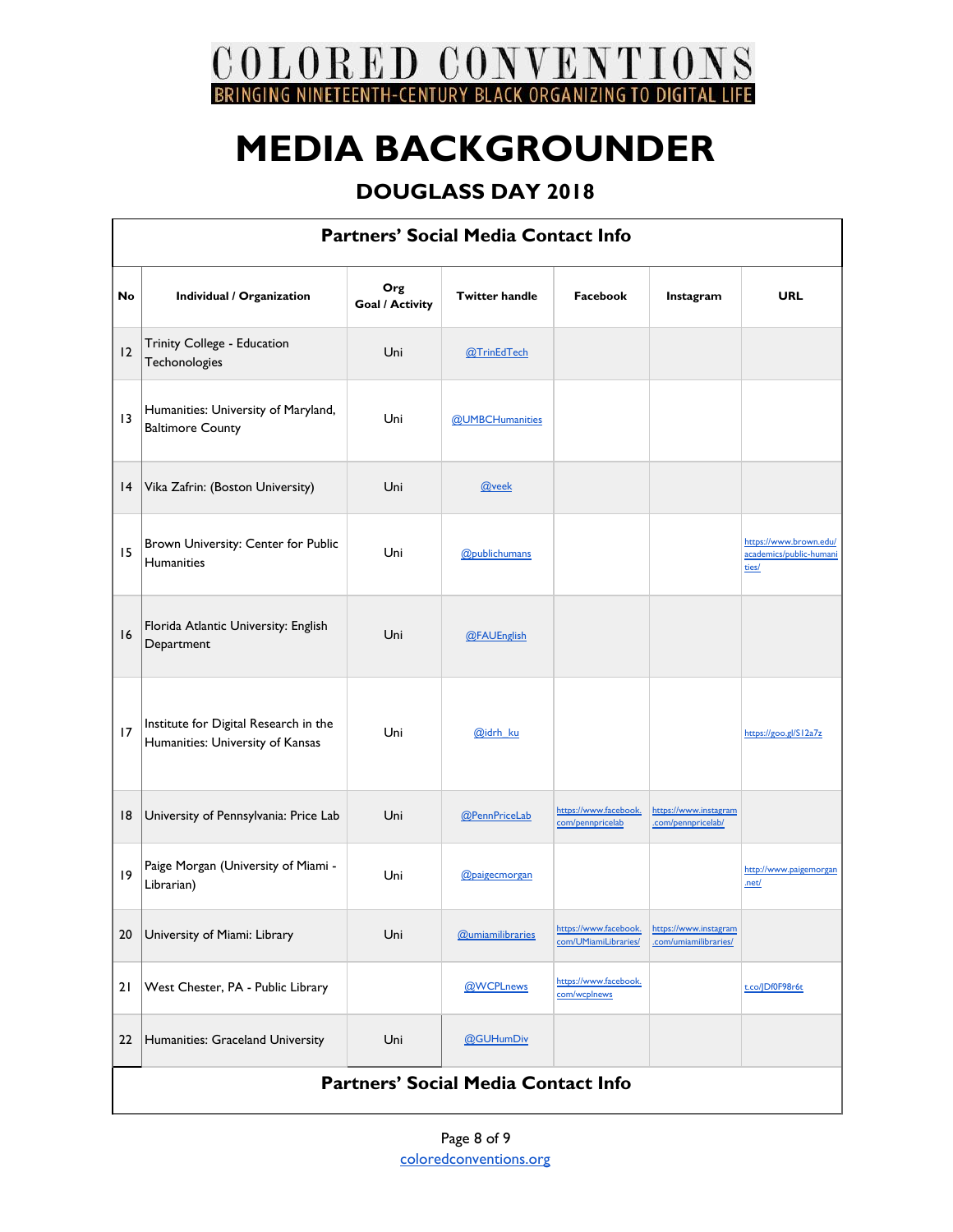COLORED CONVENTIONS BRINGING NINETEENTH-CENTURY BLACK ORGANIZING TO DIGITAL **TIFF** 

## **MEDIA BACKGROUNDER**

| No | Individual / Organization                                   | Org<br><b>Goal / Activity</b>    | <b>Twitter handle</b> | Facebook                                              | Instagram                                              | <b>URL</b>                                  |
|----|-------------------------------------------------------------|----------------------------------|-----------------------|-------------------------------------------------------|--------------------------------------------------------|---------------------------------------------|
| 23 | American Antiquarian Society (AAS)                          |                                  | @AmAntiquarian        | https://www.facebook.<br>com/American.Antiqua<br>rian | https://www.instagram<br>.com/americanantiqua<br>rian/ |                                             |
| 24 | <b>Howard University</b>                                    | Uni                              | @HowardU              |                                                       |                                                        |                                             |
| 25 | Nexus Research Co-op                                        | DH                               | @IHRNexus             | https://www.facebook.<br>com/IHRNexusLab/             |                                                        |                                             |
| 26 | <b>HASTAC</b>                                               | <b>DH</b>                        | @HASTAC               |                                                       |                                                        |                                             |
| 27 | Jacqueline Wernimont (English at<br>Arizona State U)        | Uni                              | @profwernimont        |                                                       |                                                        | https://jwernimont.com/                     |
| 28 | Elizabeth Grumbach (Digital<br>Director at Arizona State U) | Uni                              | @EMGrumbach           |                                                       |                                                        |                                             |
| 29 | Loyola University: University of<br>Maryland                | Uni                              | @Indlibrary           |                                                       |                                                        | https://www.lndl.org/                       |
| 30 | Loyola University: English Dept                             | Uni                              | @LoyolaLit            |                                                       | https://www.instagram<br>.com/loyolalit/               |                                             |
| 31 | NULab at Northeastern University                            | Uni                              | @NULabTMN             |                                                       |                                                        |                                             |
| 32 | Princeton Digital Humanities Center                         | Uni                              | @PrincetonDH          |                                                       |                                                        | https://cdh.princeton.ed<br>$\underline{u}$ |
| 33 | Digital Integrative Center: Georgia<br>Tech                 | Uni                              | @DILAC GT             |                                                       |                                                        |                                             |
| 34 | Writing Center - Troy University                            | Uni                              | @TroyWritingCtr       |                                                       |                                                        |                                             |
| 35 | University of Geogria: Libraries                            | <b>DH</b>                        | <b>@ugalibs</b>       | https://www.facebook.<br>com/ugalibraries             |                                                        |                                             |
| 36 | solidarity conscious works                                  | <b>Black Media</b><br>Organizing | @seeksolidarity       |                                                       |                                                        | https://solidarityconscio<br>us.org/        |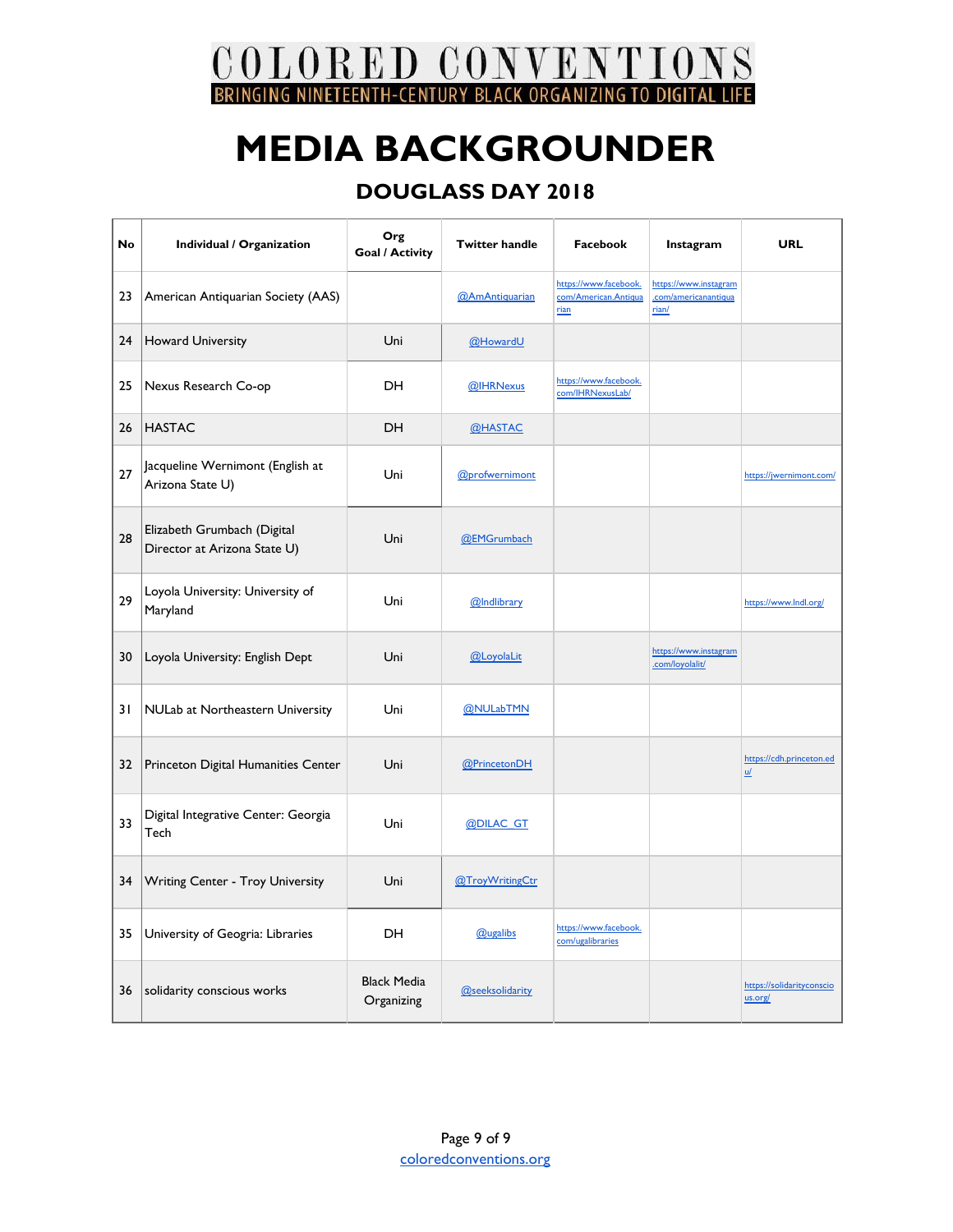## **NATIONAL MUSEUM OF** AFRICAN **AMERICAN HISTORY AND CULTURE** FREEDMEN'S BUREAU TRANSCRIPTION PROJECT FREQUENTLY ASKED QUESTIONS

#### **How do I participate in the Freedmen's Bureau Transcription Project?**

Anyone can participate in the project by going to the Freedmen's Bureau page on the Smithsonian Transcription Center's website ([https://transcription.si.edu/freedmens-bureau\)](https://transcription.si.edu/freedmens-bureau).

### **How does the transcription process work?**

Volunteers can begin by transcribing a new document or continuing the work that another volunteer has started. Once a volunteer decides he or she has "finished" a document and the document is ready for review, a different volunteer (who must have an account on the site) can review the transcription and either send it back for edits or complete the transcription. The finished transcript is sent to the Smithsonian for one final review, where it may then be used immediately, or undergo additional work.

#### **What is the Freedmen's Bureau?**

As the Civil War drew to a close, President Lincoln and members of Congress debated how to reunite the nation, reconstruct Southern society, and help formerly enslaved individuals make the transition to freedom and citizenship. As one response, in March 1865 Congress created the Bureau of Refugees, Freedmen, and Abandoned Lands, commonly referred to as The Freedmen's Bureau.

The Bureau was responsible for providing assistance to four million formerly enslaved individuals and hundreds of thousands of impoverished Southern whites. The Bureau set up offices in major cities in the 15 Southern and border states and the District of Columbia.

The Bureau provided food, clothing, medical care, and legal representation; promoted education; helped legalize marriages; and assisted African American soldiers and sailors in securing back pay, enlistment bounties and pensions. In addition, the Bureau promoted a system of labor contracts to replace the slavery system and tried to settle freedmen and women on abandoned or confiscated land. The Bureau was also responsible for protecting freedmen and women from intimidation and assaults by Southern whites.

By most accounts, the Bureau was only partially successful. Congress did not provide sufficient funds or staff for the Bureau to be truly effective. The Bureau only operated from 1865 to 1872. It generally failed to protect the freedmen or their political and civil rights from white Southerners intent on re-establishing their local power.

Administered by the War Department, the Bureau followed the record-keeping system inspired by the war effort and the expansion of the Federal Government it required. Those hundreds of thousands of documents provide an unexcelled view into the lives of the newly freed slaves.

#### **Why is transcribing the Freedmen's Bureau records important?**

Family historians, genealogists, students and scholars around the world will have easy online access to these records. In addition, these transcribed records will be word searchable, vastly reducing the effort required to find a person or topic. Anyone who has tried to read 19<sup>th</sup> century handwritten letters knows just how frustrating and time-consuming this can be. Providing typed versions of the original documents will make it more likely that more people will use these records. These records will enhance our understanding of the post-Civil War era and expand our knowledge of African American life in the South during this period.